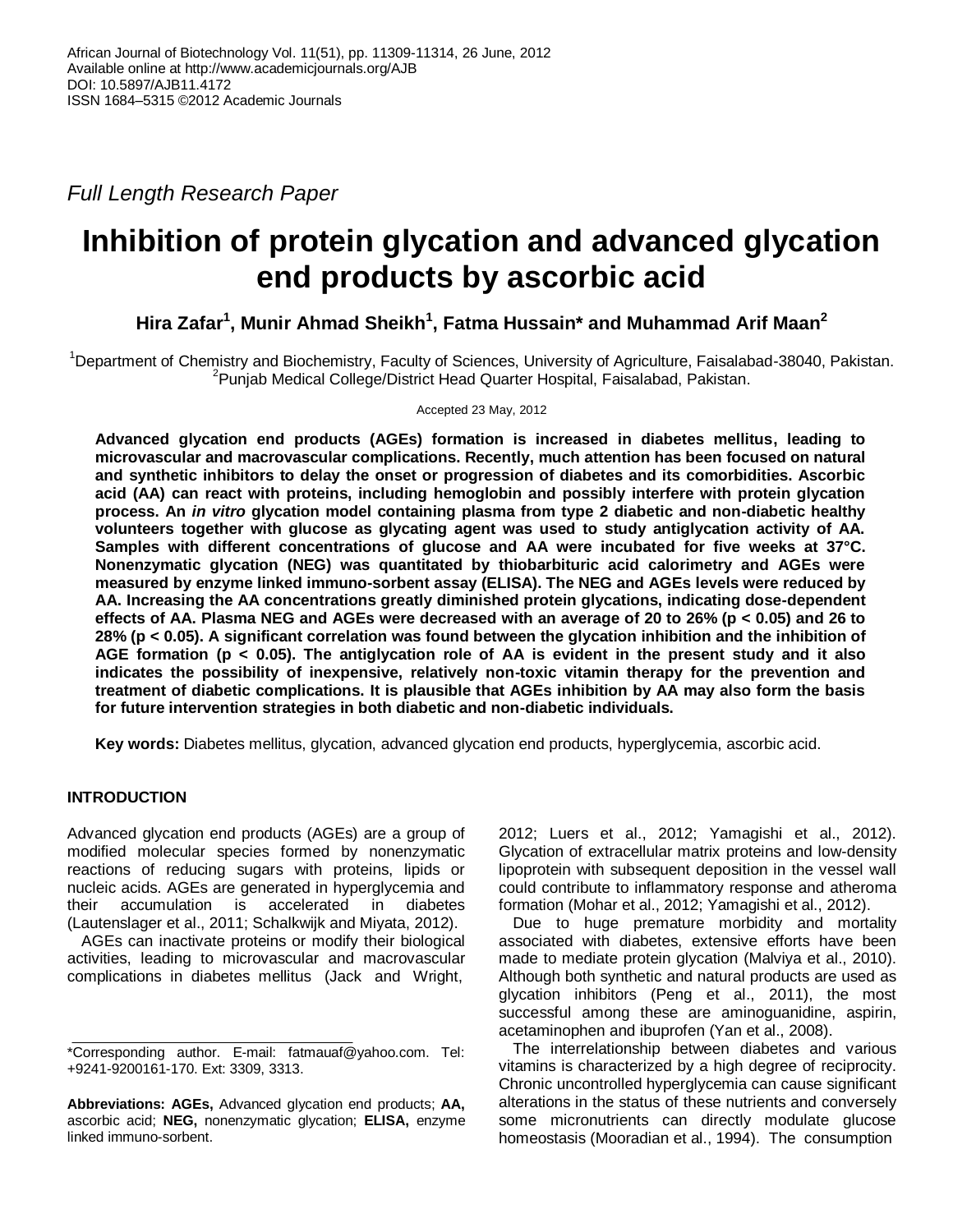| S/N | <b>Combination</b>            |
|-----|-------------------------------|
| 1   | $PN/D + G_1$                  |
| 2   | $PN/D + G_2$                  |
| 3   | $PN/D + G_3$                  |
| 4   | $I_1 + PN/D + G_1$            |
| 5   | $I_1 + PN/D + G_2$            |
| 6   | $I_1 + PN/D + G_3$            |
| 7   | $1.5 + PN/D + G_1$            |
| 8   | $I_2$ + PN/D + G <sub>2</sub> |
| 9   | $1.5 + PN/D + G_3$            |
| 10  | $I_3$ + PN/D + G <sub>1</sub> |
| 11  | $13$ + PN/D + G <sub>2</sub>  |
| 12  | $I_3$ + PN/D + G <sub>3</sub> |
| 13  | $I_4$ + PN/D + G <sub>1</sub> |
| 14  | $I_4$ + PN/D + G <sub>2</sub> |
| 15  | $I_4$ + PN/D + G <sub>3</sub> |

**Table 1.** Different combinations used for the glycation inhibition study.

PN/D, Normal/diabetic plasma; G, glucose (G<sub>1</sub>, 5.5) mM;  $G_2$ , 25 mM;  $G_3$ , 50 mM); I, inhibitor ( $I_1$ , 100 mM; I2, 200 mM; I3, 300 mM; I4, 400 mM).

of foods high in ascorbic acid (AA) has been associated with lower risk of diabetes. AA status may influence glycemic control, protein glycation and the sorbitol pathway [\(Kositsawat and Freeman, 2011;](http://www.ncbi.nlm.nih.gov/pubmed?term=%22Kositsawat%20J%22%5BAuthor%5D) Vinson and Howard, 1996). Reduction in protein glycation with AA supplementation is evident from animal and human studies [\(Gembal](http://www.springerlink.com/content/?Author=M.+Gembal) et al., 1994; [Krone and Ely, 2004\).](http://www.ncbi.nlm.nih.gov/pubmed?term=%22Krone%20CA%22%5BAuthor%5D) While AA is the most commonly consumed dietary supplement, knowledge of AA as glycation inhibitor is imperative. In the present study, we investigated AA as a potent inhibitor of protein glycation and AGE formation *in vitro*.

#### **MATERIALS AND METHODS**

#### **Sampling**

Blood samples were collected from diabetic (type 2 diabetes mellitus) and normal healthy volunteers after written informed consent. Plasma were separated and collected as plasma diabetic (PD) and plasma normal (PN). Glycation and AGE measurements were done for both fractions before incubation. Human plasma was preferred over bovine albumin because it contains glycated proteins (enzymatic) and it is relatively economical. Two types of controls were used: bovine albumin as negative control; plasma (normal/diabetic) incubated with glucose as positive control.

#### **Incubations**

People with diabetes have depressed AA levels due to multiple factors. There is substantial evidence that diabetics may require supplemental ascorbic acid in order to achieve tissue saturation and maximal physiological function (Cunningham, 1988; Som et al., 1981). Excessive concentrations of AA (100 to 400 mM) than the

normal physiological range were used to assess supplementation effects. Plasma samples were incubated with glucose (5.5, 25 and 50 mM) and AA (100, 200, 300 and 400 mM) at 37°C for five weeks (Table 1). At the end of incubation period, glucose concentrations were measured and samples were dialyzed to remove free glucose. Free glucose is the major hindrance in estimation of glycation level. Post-dialysis, glucose was again estimated to confirm final glucose levels. Total proteins in all samples after dialysis were determined by biuret method (Gornall et al., 1949). Measuring protein before and after dialysis monitored sensitivity and validity of the method.

#### **Glycation analysis**

Thiobarbituric acid (TBA) colorimetry test was used for the determination of both enzymatic glycation (EG) and non-enzymatic glycation (NEG) as described by Furth (1988).

#### **Non-enzymatic and enzymatic glycation (collective)**

One milliliter dialyzed sample whose total protein is already estimated (10 mg/ml) was used. Three test tubes were arranged for reduced and three for non-reduced samples. 0.1 ml of NaBH<sub>4</sub> was added to reduced samples and 0.1 ml of 0.01 N NaOH was added to non-reduced samples. All the tubes were left for 30 min at 37°C. After half an hour, 1 drop of 1 N HCl was added in each test tube, followed by 0.5 ml oxalic acid. Tubes were capped and autoclaved for half an hour at 124°C (II5 Lb /inch<sup>2</sup> pressure). Tubes were cooled to room temperature and placed in ice. In each tube, 0.5 ml chilled 40% trichloroacetic acid was added. Samples were centrifuged for 15 min at 15000 rpm. Supernatant (1.5 ml) was taken and 0.5 ml freshly prepared TBA was added. The samples were incubated at 37°C in water bath for 15 min and absorbance was noted at 443 nm.

#### **Enzymatic glycation**

For determination of enzymatic glycation, 0.1 ml NaOH (0.01N) containing 400 molar excess of  $N$ aBH<sub>4</sub> was used. After the reduction, the glycation level was determined by the same process as mentioned above. Non-enzymatic glycation was determined as follows:

 $NEG = (NEG + EG) - EG$ 

#### **AGEs analysis**

Anti-AGE immunoglobulins (antibodies) were purchased commercially from Sigma. AGEs-BSA was prepared by using bovine serum albumin (BSA). Enzyme linked immuno-sorbent assay (ELISA) was performed by using alkaline phosphatase enzyme and para-nitrophenyl phosphate as a substrate, following the procedures of [Turk](http://www.ncbi.nlm.nih.gov/entrez/query.fcgi?db=pubmed&cmd=Search&itool=pubmed_AbstractPlus&term=%22Turk+Z%22%5BAuthor%5D) et al. (1998) and Zhang et al. (2005) with slight changes according to laboratory conditions. Antigen was diluted to a final concentration of 20 µg/ml in phosphate buffered saline (PBS). The wells of the polyvinylchloride (PVC) micro-titer plate were coated with 50 µl antigen dilution per well. The plate was covered with an adhesive plastic and incubated for 2 h at room temperature.

The coating solution was removed and plate was washed twice by filling the wells with 300 µl PBS. The solutions or the washes were removed by flicking the plates over a sink. The remaining drops were removed by patting the plate over a paper towel. The remaining protein-binding sites in the coated wells were blocked by adding 300 µl of blocking buffer, 5% non-fat dry milk PBS, per well.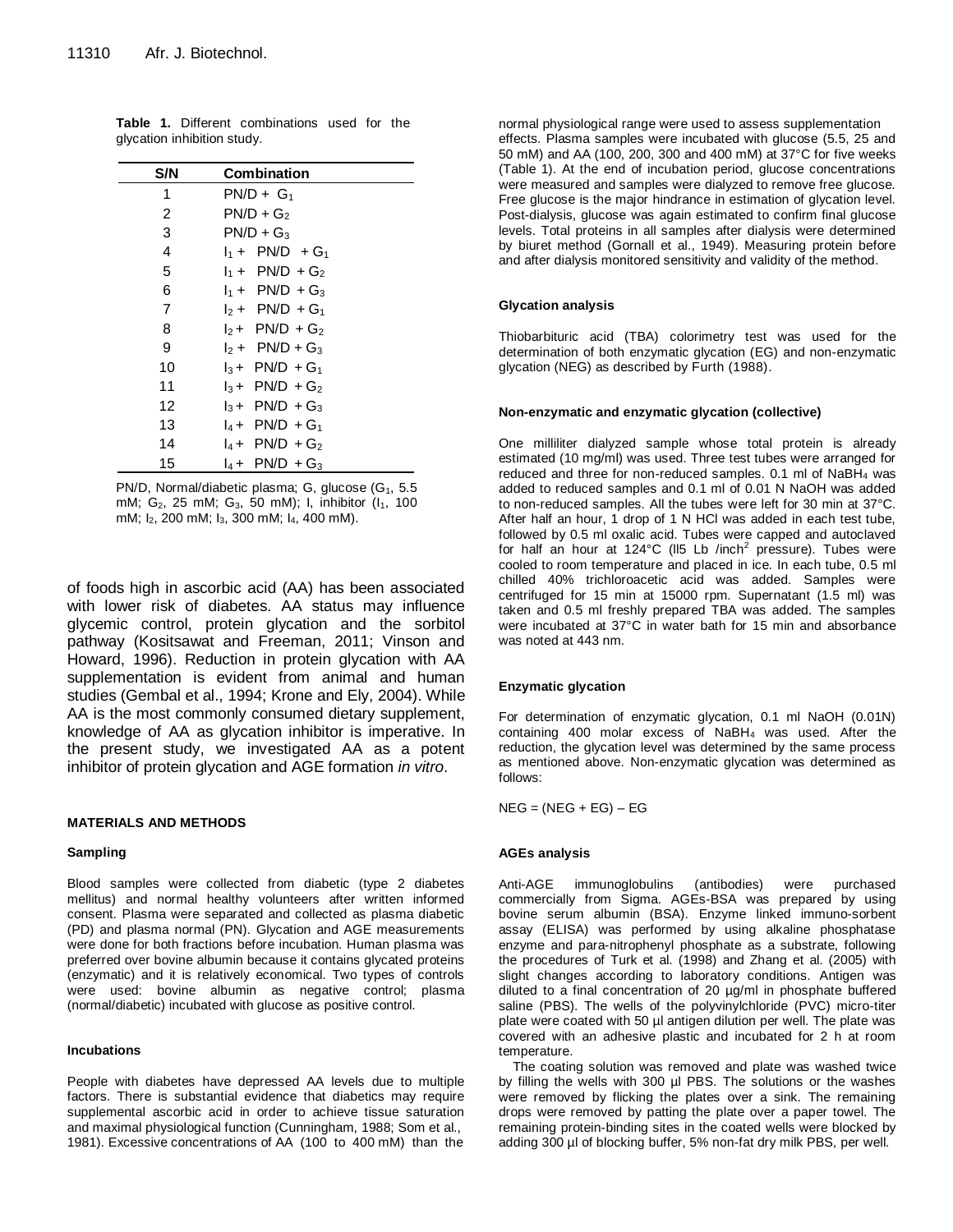

**Figure 1.** Effects of ascorbic acid on NEG and AGEs levels in normal plasma. PN, Normal plasma; G, glucose (G<sub>1</sub>, 5.5 mM; G<sub>2</sub>, 25 mM; G<sub>3</sub>, 50 mM); I, inhibitor (I<sub>1</sub>,100 mM; I<sub>2</sub>, 200 mM; I<sub>3</sub>, 300 mM; I<sub>4</sub>, 400 mM); NEG, mol.glucose/mol.protein; AGEs, unit/ml.

The plate was covered with an adhesive plastic and incubated for at least 2 h at room temperature or, if more convenient, overnight at 4°C. The plate was washed twice with PBS. 10-fold dilutions (1:100, 1:1000, 1:10,000, 1:100,000 and 1:1000, 000) of plasma in blocking buffer were prepared and 50 µl of each dilution was added to an antigen coated well. The plate was covered with an adhesive plastic and incubated for 2 h at room temperature. The plate was washed four times with PBS and 50 µL of secondary anti-specie antibody conjugated to alkaline phosphatase was added, diluted at the optimal concentration (according to the manufacturer) in blocking buffer immediately before use. Plate was covered with an adhesive plastic, incubated for 2 h at room temperature and washed four times with PBS. p-Nitrophenyl phosphate was dissolved at a concentration of 1 mg/mL in substrate buffer (1 M Di-ethanolamine, 0.5 mM MgCl<sub>2</sub>, pH 9.8) and 50 µl substrate solution was added per well. Optical density (OD) at 405 nm was determined by an ELISA reader. An end-point measurement was performed after 1 h. Results were calculated as:

1 - (Experimental OD - Background OD) Total OD - Background OD

A 50% competition was defined as 1 unit of AGEs.

## **Statistical analysis**

All data were expressed as mean  $\pm$  SD of triplicate measurement. The degree of association between different variables was assessed by using Pearson's correlation coefficient (r). Student's ttest was performed by Statistical Package for the Social Sciences (SPSS Inc. Chicago, IL, USA) software (version 15.0) with level of significance set at p < 0.05.

### **RESULTS AND DISCUSSION**

Protein glycation leads to the formation and accumulation of toxic AGEs that can permanently alter the structure and function of body proteins (Wu et al., 2011). Vitamins can decrease the glycation process by binding with sugars or proteins (Davie et al., 1992). These findings led us to ascertain antiglycation potential of AA.

*In vitro* glycation inhibition was studied in normal and diabetic plasma using glucose as glycating agent. Glycation was quantitated by thiobarbituric acid colorimetry and AGEs were measured by ELISA. The TBA reaction can sometimes lead to misinterpretations of the results (Lapenna et al., 2001). However, being economical, it is preferred over costly chromatographical techniques. Previous studies using TBA method have indicated that glycated serum proteins are sensitive indicators of the degree of hyperglycemia in diabetes (Mcfarland et al., 1979). Antiglycation potential of AA is presented in Figures 1 and 2.

Negative control (BSA) exhibited nil NEG and AGEs measurements. In the case of positive controls, for PD,  $3.71 \pm 0.2$ ,  $3.84 \pm 0.16$ ,  $3.97 \pm 0.12$  mol.glucose/mol. protein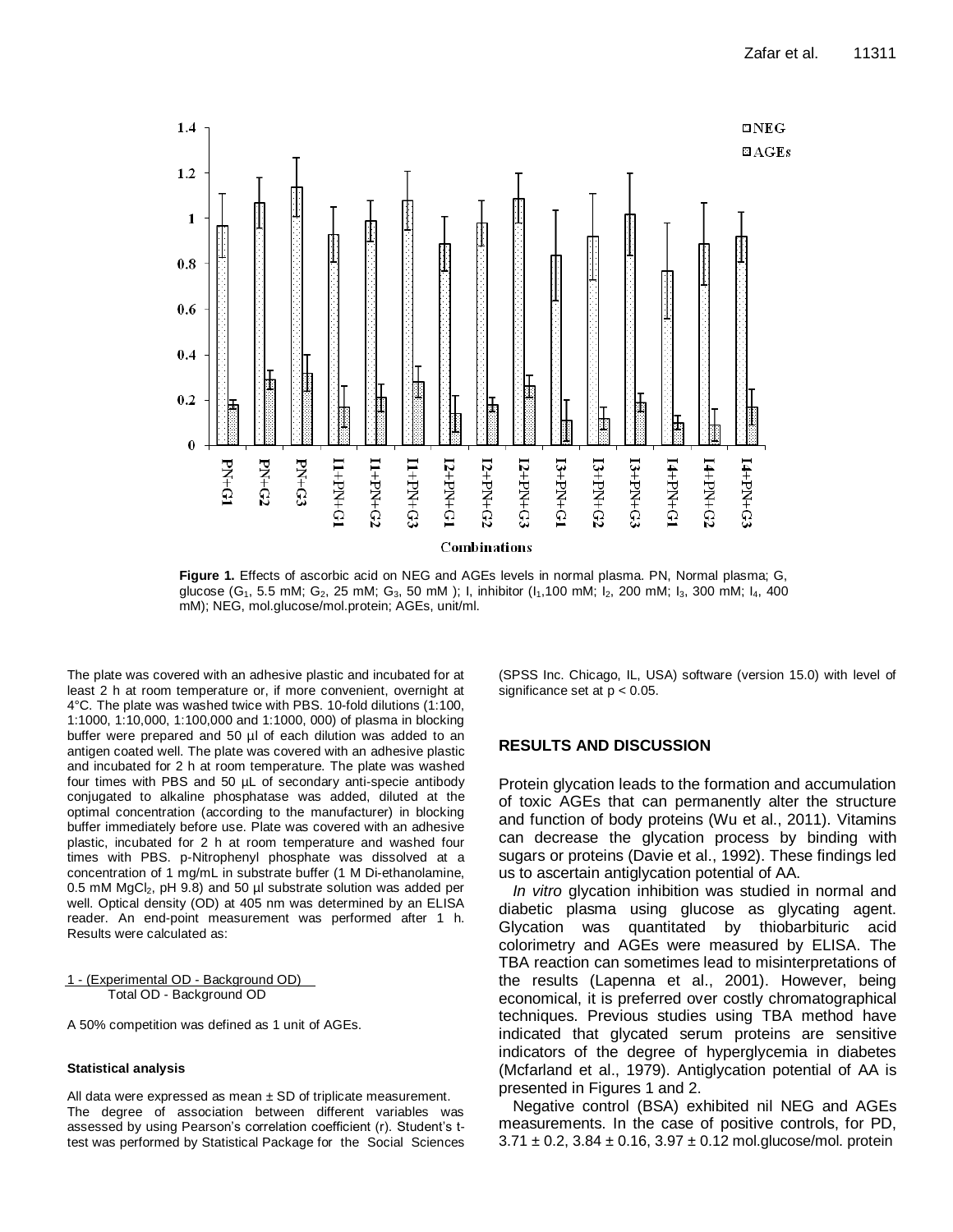

Figure 2. Effects of ascorbic acid on NEG and AGEs levels in diabetic plasma. PD, Diabetic plasma; G, glucose (G<sub>1</sub>, 5.5 mM; G<sub>2</sub>, 25 mM; G<sub>3</sub>, 50 mM); I, inhibitor (I<sub>1</sub>,100 mM; I<sub>2</sub>, 200 mM; I<sub>3</sub>, 300 mM; I<sub>4</sub>, 400 mM); NEG, mol.glucose/mol.protein; AGE, unit/mL

NEG and  $1.38 \pm 0.08$ ,  $2.15 \pm 0.12$ ,  $2.47 \pm 0.18$  unit/mL AGEs levels were observed with 5.5, 25 and 50 mM glucose, respectively. Whereas,  $0.97 \pm 0.14$ ,  $1.07 \pm 0.11$ , 1.14  $\pm$  0.13 mol.glucose/mol.protein NEG and 0.18  $\pm$ 0.02, 0.29  $\pm$  0.04, 0.32  $\pm$  0.08 unit/mL AGEs levels were determined in PN samples with similar glucose concentrations. Incubation of 100 mM ascorbic acid with PD reduced NEG up to 6 to 8% (3.65  $\pm$  0.21, 3.76  $\pm$  0.27,  $3.89 \pm 0.19$  mol.glucose/mol.protein) and AGEs up to 7 to 13% (1.31  $\pm$  0.10, 2.02  $\pm$  0.1, 2.39  $\pm$  0.19 unit/mL) as compared to the positive controls. Percent reductions in NEG and AGEs by  $I_1$  were more noticeable (p < 0.05) as compared to the controls. In PN, NEG and AGEs were 0.93  $\pm$  0.12, 0.99  $\pm$  0.09, 1.08  $\pm$  0.13 mol.glucose/mol.protein and  $0.17 \pm 0.09$ ,  $0.21 \pm 0.06$ ,  $0.28 \pm 0.07$  unit/mL with 100 mM ascorbic acid and 5.5, 25, 50 mM glucose, respectively. Noteworthy reductions (4 to 8%,  $p < 0.05$ ) were observed in NEG and AGEs (1 to  $8\%$ ,  $p < 0.05$ ) in PN samples as compared to the controls. A significant correlation was found between the inhibition of glycation and the inhibition of AGE formation in both PD and PN samples  $(r = 0.4; p < 0.05)$ .

Doubling the AA concentrations produced a profound decline in NEG (10 to 14%,  $p < 0.05$ ) as well as AGEs (9 to 17%,  $p < 0.05$ ) in PD samples with 3.61  $\pm$  0.26, 3.74  $\pm$  0.28, 3.83  $\pm$  0.27 mol.glucose/mol.protein NEG and 1.29  $\pm$  0.12, 1.97  $\pm$  0.16, 2.3  $\pm$  0.21 unit/mL AGEs. Similarly,  $I_2$ reduced AGEs by 4 to 11% (0.14  $\pm$  0.08, 0.18  $\pm$  0.03,  $0.26 \pm 0.05$  unit/mL) in PN samples as compared to controls. Protein glycation were significantly (5 to 9%, p > 0.05) decreased  $(0.89 \pm 0.12, 0.98 \pm 0.10, 1.09 \pm 0.11)$ mol.glucose/mol.protein) by l<sub>2</sub>. Decrease in AGEs correlated with decrease in NEG ( $r = 0.69$ ;  $p > 0.05$ ).

These results indicate that increase in AA concentrations produces a greatly diminished glycation and AGEs levels, whereas, the corresponding reduction was more apparent in diabetic samples as compared to the normal ones.

The glycation lowering effect in the present study could be due to the fact that the carbonyl group of AA competes with glucose for protein as described earlier (Davie et al., 1992).

Concentration-dependent inhibitory effects were more noticeable with 300 mM AA. A strong correlation existed between NEG and AGEs  $(r = 0.58; p > 0.05)$ . Decrease in NEG also correlated with diminution in AGEs ( $p < 0.05$ ).  $I_3$  exhibited 3.62  $\pm$  0.28, 3.69  $\pm$  0.31, 3.78  $\pm$  0.30 mol.glucose/mol.protein NEG and  $1.25 \pm 0.18$ ,  $1.92 \pm 1.05$ 0.15, 2.26  $\pm$  0.15 unit/mL AGEs in PD samples. Significant  $(p < 0.05)$  decline in NEG  $(9 \text{ to } 19\%)$  and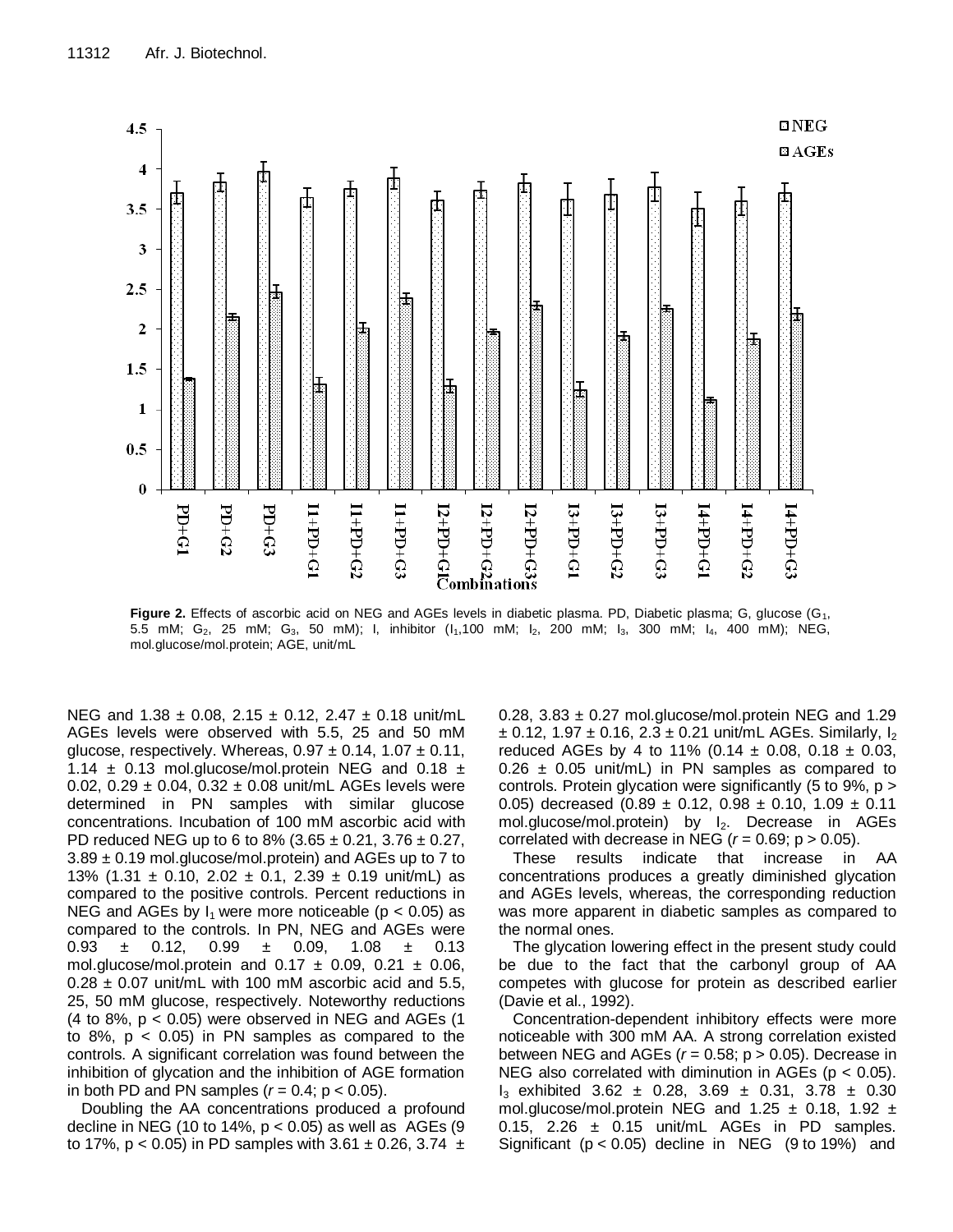AGEs (13 to 23%) were noticeable from respective control measurements.

PN fractions with 300 mM AA showed  $0.84 \pm 0.2$ , 0.92  $±$  0.19, 1.02  $±$  0.18 mol.glucose/mol.protein NEG (13 to 15% decrease,  $p < 0.05$ ) and  $0.11 \pm 0.09$ ,  $0.12 \pm 0.05$ ,  $0.19 \pm 0.04$  unit/mL AGEs levels (7 to 17% decrease; p < 0.05). The data is partially in accordance with the findings of Vinson and Howard (1996). They quantitated amadori product by thiobarbituric acid colorimetry in normal subjects after ascorbic acid supplementation. Serum protein glycation was decreased at an average of 46.8%  $(p < 0.01)$ . Contrary to these observations, Shoff et al. (1993) examined the relationship between glycosylated hemoglobin and intake of vitamins E, C and β-carotene in a population-based sample of middle-aged and older adults participating in the Beaver Dam Eye Study. In people without diabetes, energy-adjusted vitamin C intake was negatively associated with glycosylated hemoglobin (GHb).

Ascorbic acid demonstrates reduction in protein glycation both *in vivo* and *in vitro*. Binding to sugar or protein would inhibit AGE formation (Ceriello et al., 1992; [Emekli, 1996; Zuwała-Jagiełło, 2009\).](http://www.ncbi.nlm.nih.gov/pubmed?term=%22Emekli%20N%22%5BAuthor%5D) Conversely, [Tarwadi and Agte \(2011\) in](http://www.ncbi.nlm.nih.gov/pubmed?term=%22Tarwadi%20KV%22%5BAuthor%5D)vestigated the effect of micronutrients on methylglyoxal-mediated *in vitro* glycation of BSA. Aminoguanidine showed highest inhibitory response for BSA glycation followed by quercetin, gallic acid and tannic acid. Promising antiglycation potential was seen for trolox, riboflavin, Zn and Mn as evidenced by decrease in the formation of AGEs and protein carbonyls. Ascorbic acid did not show significant antiglycation effect.

Optimal inhibitory effects were manifested by  $I_4$  (400 mM). NEG were  $3.51 \pm 0.24$ ,  $3.6 \pm 0.23$  and  $3.71 \pm 0.16$ mol.glucose/mol.protein for PD samples. Their corresponding AGEs were  $1.12 \pm 0.08$ ,  $1.88 \pm 0.11$  and 2.19  $\pm$  0.13 unit/mL. Substantial decreases ( $p < 0.05$ ) in NEG (20 to 26%) and AGEs (26 to 28%) as compared to the controls were assessed.

When 400 mM AA was used with PN, glycation and AGEs levels were  $0.77 \pm 0.21$ ,  $0.89 \pm 0.18$ ,  $0.92 \pm 0.11$ mol.glucose/mol.protein and  $0.10 \pm 0.03$ ,  $0.095 \pm 0.17$ ,  $0.25 \pm 0.08$  unit/mL, respectively. Although, decrease in NEG (18 to 22%) and AGEs (8 to 20%) in PN was significant ( $p < 0.05$ ), it was less as compared to that in PD. In the case of  $I_4$ , changes in AGEs were found to be associated with changes in NEG  $(r = 0.75; p < 0.05)$ .

The data indicate dose-dependent antiglycation effects of AA in an *in vitro* model. As compared to the controls, various AA concentrations produced a significant inhibition of glycation and AGEs ( $p$  <0.05).

## **Conclusion**

It is likely that AGEs inhibition by AA may also form the basis for future intervention strategies in both diabetic and non-diabetic individuals.

#### **REFERENCES**

- Ceriello A, Quatraro A, Giugliano D (1992). New insights on nonenzymatic glycosylation may lead to therapeutic approaches for the prevention of diabetic complications. Diabet. Med. 9(3): 297-299.
- Cunningham JJ (1988). Altered vitamin C transport in diabetes mellitus. Med. Hypotheses, 26(4): 263-265.
- Davie SJ, Gould BJ, Yudkin JS (1992). Effect of vitamin C on glycosylation of proteins. Diabetes, 41(2): 167-173.
- [Emekli N](http://www.ncbi.nlm.nih.gov/pubmed?term=%22Emekli%20N%22%5BAuthor%5D) (1996). Nonenzymatic glycosylation of tissue and blood proteins. J. [Marmara Univ.](http://www.ncbi.nlm.nih.gov/pubmed/9569811) Dent. Fac., 2(2-3): 530-534.
- Furth AJ (1988). Methods for assaying non-enzymatic glycosylation; a review. Anal. Biochem., 175(2): 347-360.
- [Gembal](http://www.springerlink.com/content/?Author=M.+Gembal) M, [Drużyńska](http://www.springerlink.com/content/?Author=J.+Dru%c5%bcy%c5%84ska) J, [Kowalczyk](http://www.springerlink.com/content/?Author=M.+Kowalczyk) M, [Przepiera](http://www.springerlink.com/content/?Author=E.+Przepiera) E, [Cybal](http://www.springerlink.com/content/?Author=M.+Cybal) M, [Arendarczyk](http://www.springerlink.com/content/?Author=W.+Arendarczyk) W, [Wójcikowski](http://www.springerlink.com/content/?Author=Cz.+W%c3%b3jcikowski) Cz (1994). [The effect of ascorbic acid](http://www.springerlink.com/content/x0161m21r1rh41l1/)  [on protein glycation in streptozotocin-diabetic rats.](http://www.springerlink.com/content/x0161m21r1rh41l1/) [Diabetologia.](http://www.springerlink.com/content/0012-186x/) [37\(7\)](http://www.springerlink.com/content/0012-186x/37/7/): 731.
- Gornall AG, Bardawill CJ and David MM (1949). Determination of serum proteins by means of biuret reaction. J. Biol. Chem*.,* 177(2): 751-766.
- [Jack M,](http://www.ncbi.nlm.nih.gov/pubmed?term=%22Jack%20M%22%5BAuthor%5D) [Wright D](http://www.ncbi.nlm.nih.gov/pubmed?term=%22Wright%20D%22%5BAuthor%5D) (2012). Role of advanced glycation endproducts and glyoxalase I in diabetic peripheral sensory neuropathy. [Transl.](http://www.ncbi.nlm.nih.gov/pubmed/22500508) Res., 159(5): 355-365.
- [Kositsawat J,](http://www.ncbi.nlm.nih.gov/pubmed?term=%22Kositsawat%20J%22%5BAuthor%5D) [Freeman VL](http://www.ncbi.nlm.nih.gov/pubmed?term=%22Freeman%20VL%22%5BAuthor%5D) (2011). Vitamin C and A<sub>1</sub>c relationship in the National Health and Nutrition Examination Survey (NHANES) 2003- 2006. J. Am. Coll. [Nutr.,](http://www.ncbi.nlm.nih.gov/pubmed/22331682) 30(6): 477-483.
- [Krone CA,](http://www.ncbi.nlm.nih.gov/pubmed?term=%22Krone%20CA%22%5BAuthor%5D) [Ely JT](http://www.ncbi.nlm.nih.gov/pubmed?term=%22Ely%20JT%22%5BAuthor%5D) (2004). Ascorbic acid, glycation, glycohemoglobin and aging. Med. [Hypotheses,](http://www.ncbi.nlm.nih.gov/pubmed/14962639) 62(2): 275-279.
- Lapenna D, Giuliano C, Sante DP, Maria AG, Franco C (2001). Reaction conditions affecting the relationship between thiobarbituric acid reactivity and lipid peroxidesin human plasma. Free [Radical](http://www.sciencedirect.com/science/journal/08915849) Biol. [Med.](http://www.sciencedirect.com/science/journal/08915849), 31(3): 331-335.
- [Lautenslager GT,](http://www.ncbi.nlm.nih.gov/pubmed?term=%22Lautenslager%20GT%22%5BAuthor%5D) [Shearman CW,](http://www.ncbi.nlm.nih.gov/pubmed?term=%22Shearman%20CW%22%5BAuthor%5D) [Hud E,](http://www.ncbi.nlm.nih.gov/pubmed?term=%22Hud%20E%22%5BAuthor%5D) [Cohen MP](http://www.ncbi.nlm.nih.gov/pubmed?term=%22Cohen%20MP%22%5BAuthor%5D) (2011). Effects of nonenzymatic glycation and fatty acids on functional properties of human albumin[. Metabolism,](http://www.ncbi.nlm.nih.gov/pubmed/21632076) 60(12): 1683-1691.
- [Luers L,](http://www.ncbi.nlm.nih.gov/pubmed?term=%22Luers%20L%22%5BAuthor%5D) [Rysiewski K,](http://www.ncbi.nlm.nih.gov/pubmed?term=%22Rysiewski%20K%22%5BAuthor%5D) [Dumpitak C,](http://www.ncbi.nlm.nih.gov/pubmed?term=%22Dumpitak%20C%22%5BAuthor%5D) [Birkmann E](http://www.ncbi.nlm.nih.gov/pubmed?term=%22Birkmann%20E%22%5BAuthor%5D) (2012). Kinetics of advanced glycation end products formation on bovine serum albumin with various reducing sugars and dicarbonyl compounds in equimolar ratios[. Rejuvenation Res.,](http://www.ncbi.nlm.nih.gov/pubmed/22533432) 15(2): 201-205.
- [Malviya N,](http://www.ncbi.nlm.nih.gov/pubmed?term=%22Malviya%20N%22%5BAuthor%5D) [Jain](http://www.ncbi.nlm.nih.gov/pubmed?term=%22Jain%20S%22%5BAuthor%5D) S, [Malviya](http://www.ncbi.nlm.nih.gov/pubmed?term=%22Malviya%20S%22%5BAuthor%5D) S (2010). Antidiabetic potential of medicinal plants. [Acta Pol.](javascript:AL_get(this,%20) Pharm., 67(2): 113-118.
- Mcfarland KF, Catalano EW, Day JF, Thorpe SR, Baynes JW (1979). Nonenzymatic glycosylation of serum proteins in diabetes mellitus. Diabetes, 28(11): 1011-1014.
- [Mohar DS,](http://www.ncbi.nlm.nih.gov/pubmed?term=%22Mohar%20DS%22%5BAuthor%5D) [Barseghian A,](http://www.ncbi.nlm.nih.gov/pubmed?term=%22Barseghian%20A%22%5BAuthor%5D) [Haider N,](http://www.ncbi.nlm.nih.gov/pubmed?term=%22Haider%20N%22%5BAuthor%5D) [Domanski M,](http://www.ncbi.nlm.nih.gov/pubmed?term=%22Domanski%20M%22%5BAuthor%5D) [Narula J](http://www.ncbi.nlm.nih.gov/pubmed?term=%22Narula%20J%22%5BAuthor%5D) (2012). Atherosclerosis in chronic kidney disease: lessons learned from glycation in diabetes. Med. Clin. [North Am.,](http://www.ncbi.nlm.nih.gov/pubmed/22391251) 96(1): 57-65.
- [Mooradian](http://care.diabetesjournals.org/search?author1=Arshag+D+Mooradian&sortspec=date&submit=Submit) AD, [Mark F,](http://care.diabetesjournals.org/search?author1=Mark+Failla&sortspec=date&submit=Submit) [Byron H,](http://care.diabetesjournals.org/search?author1=Byron+Hoogwerf&sortspec=date&submit=Submit) [Melinda M,](http://care.diabetesjournals.org/search?author1=Melinda+Maryniuk&sortspec=date&submit=Submit) [Judith W-R](http://care.diabetesjournals.org/search?author1=Judith+Wylie-Rosett&sortspec=date&submit=Submit) (1994). Selected vitamins and minerals in Diabetes. Diabetes Care, 17(5): 464-479.
- [Peng X,](http://www.ncbi.nlm.nih.gov/pubmed?term=%22Peng%20X%22%5BAuthor%5D) [Ma J,](http://www.ncbi.nlm.nih.gov/pubmed?term=%22Ma%20J%22%5BAuthor%5D) [Chen F,](http://www.ncbi.nlm.nih.gov/pubmed?term=%22Chen%20F%22%5BAuthor%5D) [Wang M](http://www.ncbi.nlm.nih.gov/pubmed?term=%22Wang%20M%22%5BAuthor%5D) (2011). Naturally occurring inhibitors against the formation of advanced glycation end-products. [Food](http://www.ncbi.nlm.nih.gov/pubmed/21779567)  [Funct.,](http://www.ncbi.nlm.nih.gov/pubmed/21779567) 2(6): 289-301.
- [Schalkwijk CG,](http://www.ncbi.nlm.nih.gov/pubmed?term=%22Schalkwijk%20CG%22%5BAuthor%5D) [Miyata T](http://www.ncbi.nlm.nih.gov/pubmed?term=%22Miyata%20T%22%5BAuthor%5D) (2012). Early and advanced non-enzymatic glycation in diabetic vascular complications: the search for therapeutics. [Amino Acids,](http://www.ncbi.nlm.nih.gov/pubmed/20960212) 42(4): 1193-1204.
- Shoff SM, Mares-Perlman JA, Cruickshanks KJ, Klein R, Klein BEK, Ritter LL (1993). Glycosylated hemoglobin concentrations and vitamin E, vitamin C, and β- carotene intake in diabetic and nondiabetic older adults. Am. J. Clin. Nutr., 58(3): 412-416.
- Som S, Basu S, Mukherjee D, Deb S, Choudhury PR, Mukherjee S, Chatterjee SN, Chatterjee IB (1981). Ascorbic acid metabolism in diabetes mellitus. Metabolism, 30(6): 572-577.
- [Tarwadi KV,](http://www.ncbi.nlm.nih.gov/pubmed?term=%22Tarwadi%20KV%22%5BAuthor%5D) [Agte VV](http://www.ncbi.nlm.nih.gov/pubmed?term=%22Agte%20VV%22%5BAuthor%5D) (2011). Effect of micronutrients on methylglyoxalmediated *in vitro* glycation of albumin. Biol. [Trace Elem.](http://www.ncbi.nlm.nih.gov/pubmed/21165710) Res., 143(2): 717-725.
- [Turk Z,](http://www.ncbi.nlm.nih.gov/entrez/query.fcgi?db=pubmed&cmd=Search&itool=pubmed_AbstractPlus&term=%22Turk+Z%22%5BAuthor%5D) [Mesic](http://www.ncbi.nlm.nih.gov/entrez/query.fcgi?db=pubmed&cmd=Search&itool=pubmed_AbstractPlus&term=%22Mesic+R%22%5BAuthor%5D) R, [Benko B \(](http://www.ncbi.nlm.nih.gov/entrez/query.fcgi?db=pubmed&cmd=Search&itool=pubmed_AbstractPlus&term=%22Benko+B%22%5BAuthor%5D)1998). Comparison of advanced glycation endproducts on hemoglobin (Hb-AGE) and hemoglobin  $A_1c$  for the